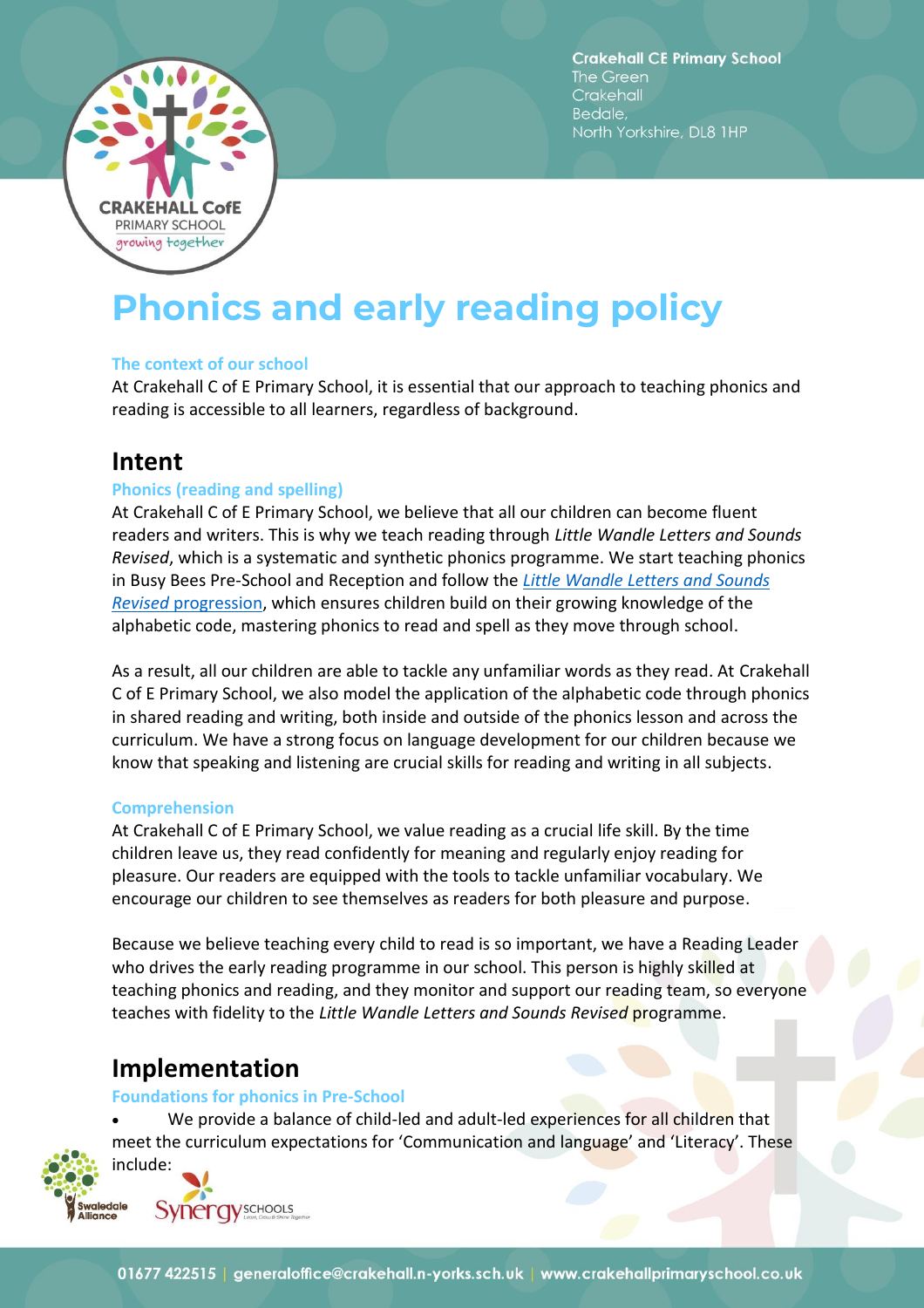- o sharing high-quality stories and poems
- o learning a range of nursery rhymes and action rhymes
- o activities that develop focused listening and attention, including oral blending
- o attention to high-quality language.
- We ensure Pre-School children are well prepared to begin learning grapheme-phoneme correspondences (GPCs) and blending in Reception.

# **Daily phonics lessons in Reception and Year 1**

- We teach phonics for 30 minutes a day. In Reception, we build from 10-minute lessons, with additional daily oral blending games, to the full-length lesson as quickly as possible. Each Friday, we review the week's teaching to help children become fluent readers.
- Children make a strong start in Reception: teaching begins in Week 2 of the Autumn term.
- We follow the *[Little Wandle Letters and Sounds Revised](https://www.littlewandlelettersandsounds.org.uk/wp-content/uploads/2021/06/Programme-Overview_Reception-and-Year-1.pdf)* expectations of progress:
	- $\circ$  Children in Reception are taught to read and spell words using Phase 2 and 3 GPCs, and words with adjacent consonants (Phase 4) with fluency and accuracy.

Children in Year 1 review Phase 3 and 4 and are taught to read and spell words using Phase 5 GPCs with fluency and accuracy.

# **Daily Keep-up lessons ensure every child learns to read**

• Any child who needs additional practice has daily Keep-up support, taught by a fully trained adult. Keep-up lessons match the structure of class teaching, and use the same procedures, resources and mantras, but in smaller steps with more repetition, so that every child secures their learning.

• We timetable daily phonics lessons for any child in Year 2 or 3 who is not fully fluent at reading or has not passed the Phonics Screening Check. These children urgently need to catch up, so the gap between themselves and their peers does not widen. We use the *Little Wandle Letters and Sounds Revised* assessments to identify the gaps in their phonic knowledge and teach to these using the Keep-up resources – at pace.

• If any child in Year 3 to 6 has gaps in their phonic knowledge when reading or writing, we plan phonics 'catch-up' lessons to address specific reading/writing gaps. These short, sharp lessons last 10 minutes and take place at least three times a week.

# **Teaching reading: Reading practice sessions three times a week**

We teach children to read through reading practice sessions three times a week. These:

 $\circ$  are taught by a fully trained adult to small groups of approximately six children

o use books matched to the children's secure phonic knowledge using the *Little Wandle Letters and Sounds Revised* assessments and book matching grids on pages 11–20 of ['Application of phonics to reading'](https://www.littlewandlelettersandsounds.org.uk/wp-content/uploads/2021/03/LS-KEY-GUIDANCE-APPLICATION-OF-PHONICS-FINAL-1.pdf)

o are monitored by the class teacher, who rotates and works with each group on a regular basis.

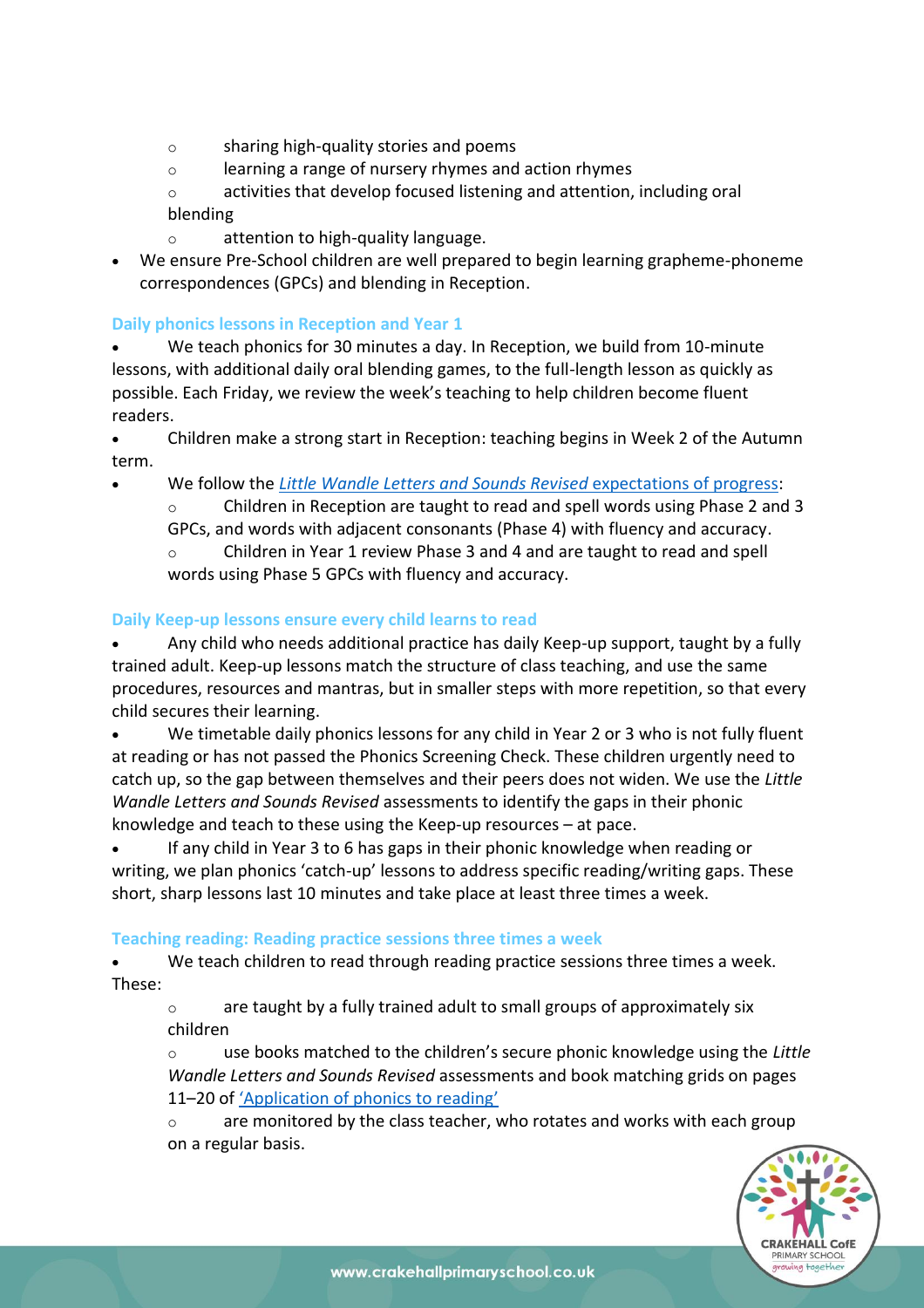• Each reading practice session has a clear focus, so that the demands of the session do not overload the children's working memory. The reading practice sessions have been designed to focus on three key reading skills:

- o decoding
- $\circ$  prosody: teaching children to read with understanding and expression
- o comprehension: teaching children to understand the text.

• In Reception these sessions start in Week 4. Children who are not yet decoding have daily additional blending practice in small groups, so that they quickly learn to blend and can begin to read books.

• In Year 2 and 3, we continue to teach reading in this way for any children who still need to practise reading with decodable books.

#### **Home reading**

The decodable reading practice book is taken home to ensure success is shared with the family.

o Reading for pleasure books also go home for parents to share and read to children.

o We use the *[Little Wandle Letters and Sounds Revised](https://www.littlewandlelettersandsounds.org.uk/resources/for-parents/)* parents' resources to engage our families and share information about phonics, the benefits of sharing books, how children learn to blend and other aspects of our provision, both online and through workshops.

# **Additional reading support for vulnerable children**

• Children in Reception and Year 1 who are receiving additional phonics Keep-up sessions read their reading practice book to an adult daily.

# **Ensuring consistency and pace of progress**

• Every teacher in our school has been trained to teach reading, so we have the same expectations of progress. We all use the same language, routines and resources to teach children to read so that we lower children's cognitive load.

• Weekly content grids map each element of new learning to each day, week and term for the duration of the programme.

• Lesson templates, Prompt cards and How to videos ensure teachers all have a consistent approach and structure for each lesson.

• The Reading Leader and SLT use the Audit and Prompt cards to regularly monitor and observe teaching; they use the summative data to identify children who need additional support and gaps in learning.

# **Ensuring reading for pleasure**

*'Reading for pleasure is the single most important indicator of a child's success.'* (OECD 2002)

*'The will influences the skill and vice versa.'* (OECD 2010)

We value reading for pleasure highly and work hard as a school to grow our Reading for Pleasure pedagogy.